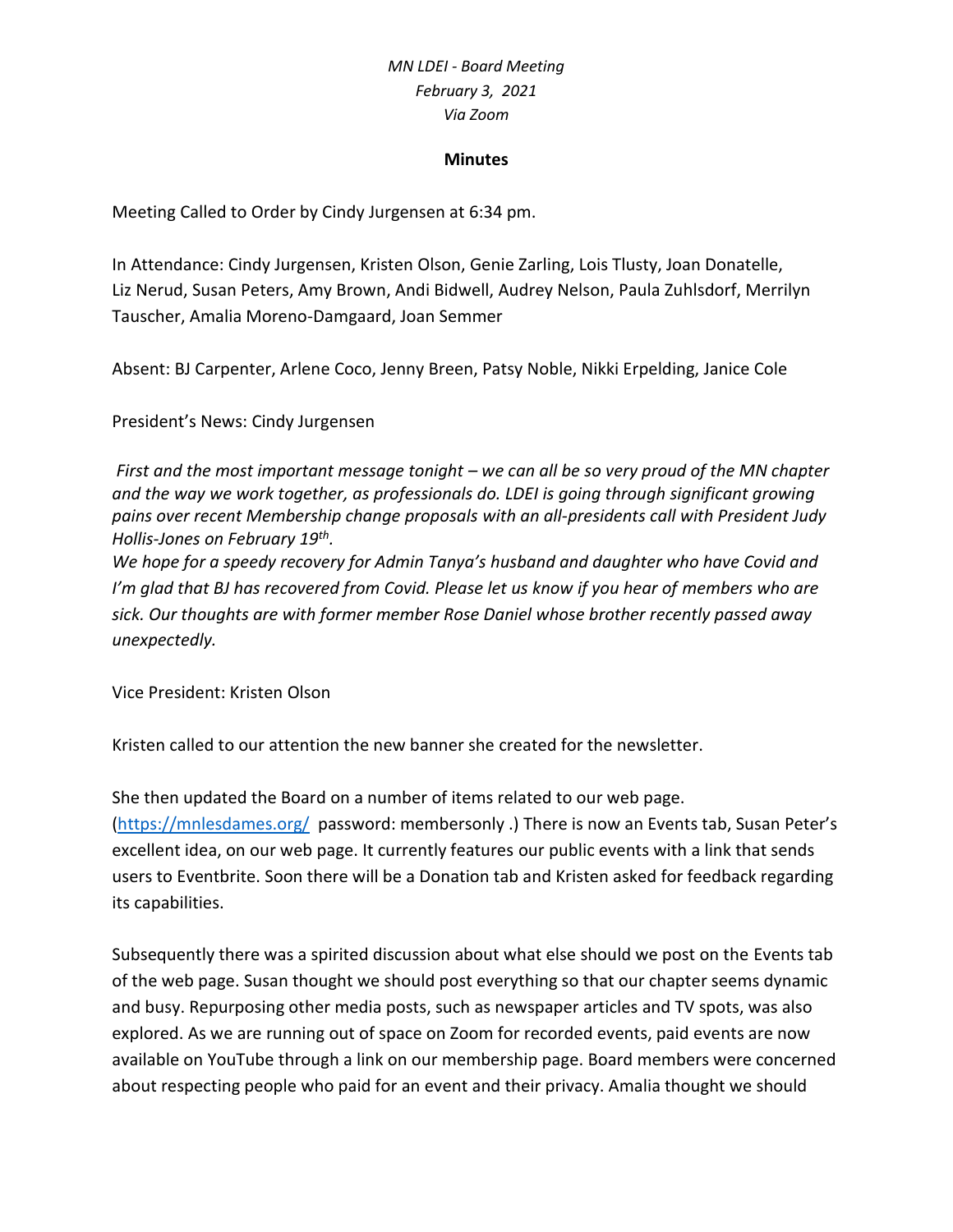make the content accessible as way to showcase our Chapter, plus it is a great marketing tool. We will start by making the Jenny Breen Zoom meeting available. There was not a clear consensus on whether all Meetings should be made available.

Kristen and Tanya worked to combine all the GOOGLE drives. A link will be sent to Board members to see who needs access. This is an efficient way to save past documents for posterity and working documents for members to use as needed.

Secretary's Report and Approval: The Minutes from the December 1, 2020 Board Meeting were approved online by all board members.

Treasurer's Report: Lois Tlusty discussed her report.

Lois thought we were doing great. Fundraising and programming are both generating income and we have no outstanding bills. No big expenses are coming up and dues along with the February fundraiser will bring in additional income.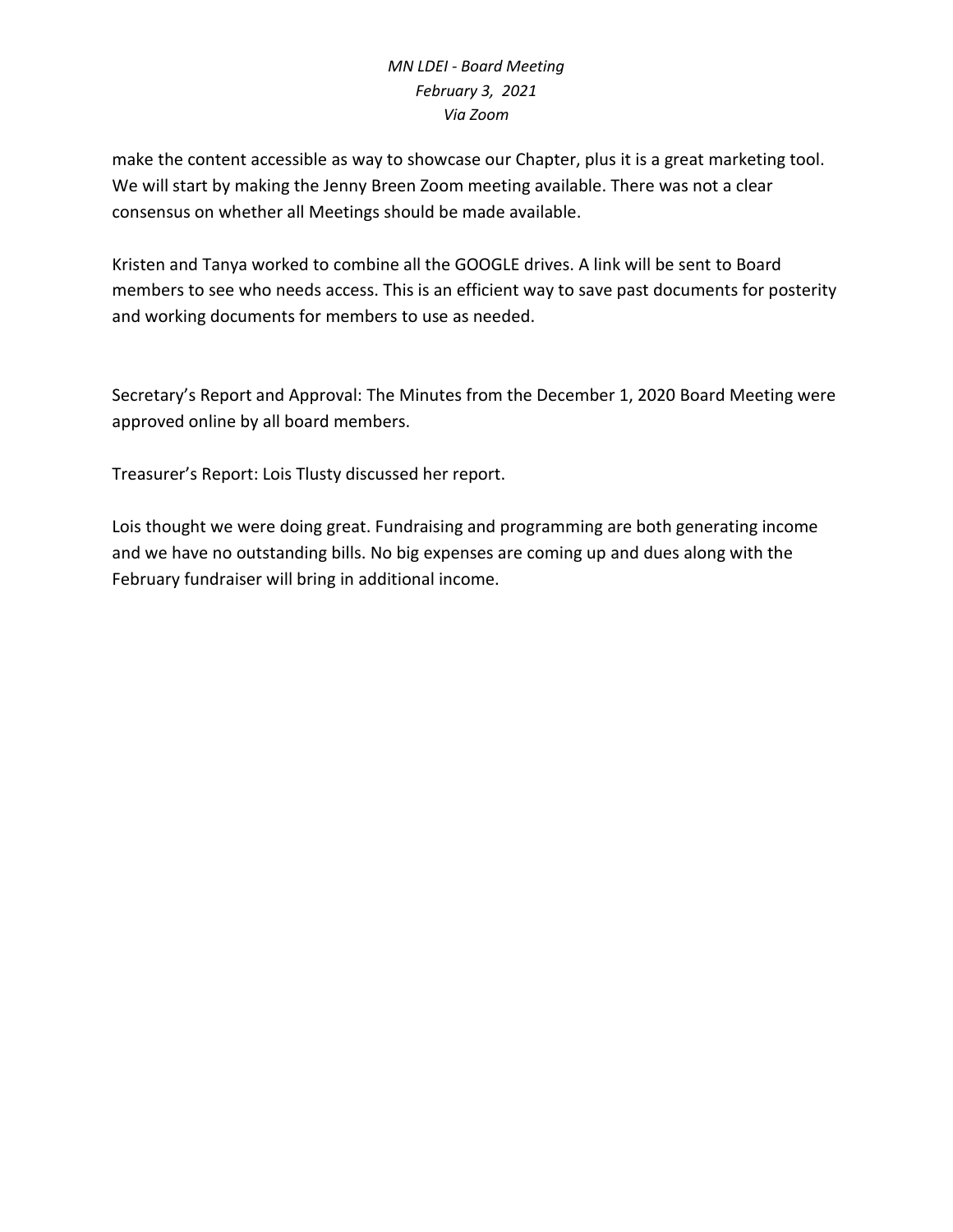**LDEI Board Meeting** February 3, 2021 Treasurer's Report

#### Checking Account Balance: (November 28, 2020): \$20,741.79

#### December 2020

Total Income: \$9,147.68 Total Expenses: \$2,608.13 Balance On-Hand (12/24/2019): \$27,281.34

#### January, 2020

Total Income: \$600.00 Total Expenses: \$4,639.72 Balance On-Hand (1/28/2020): \$23,241.62

The December and January income and expenses are primarily for programs and fundraisers.

Submitted by Lois Tlusty Lois Tlusty 2020-2021 MN LDEI Treasurer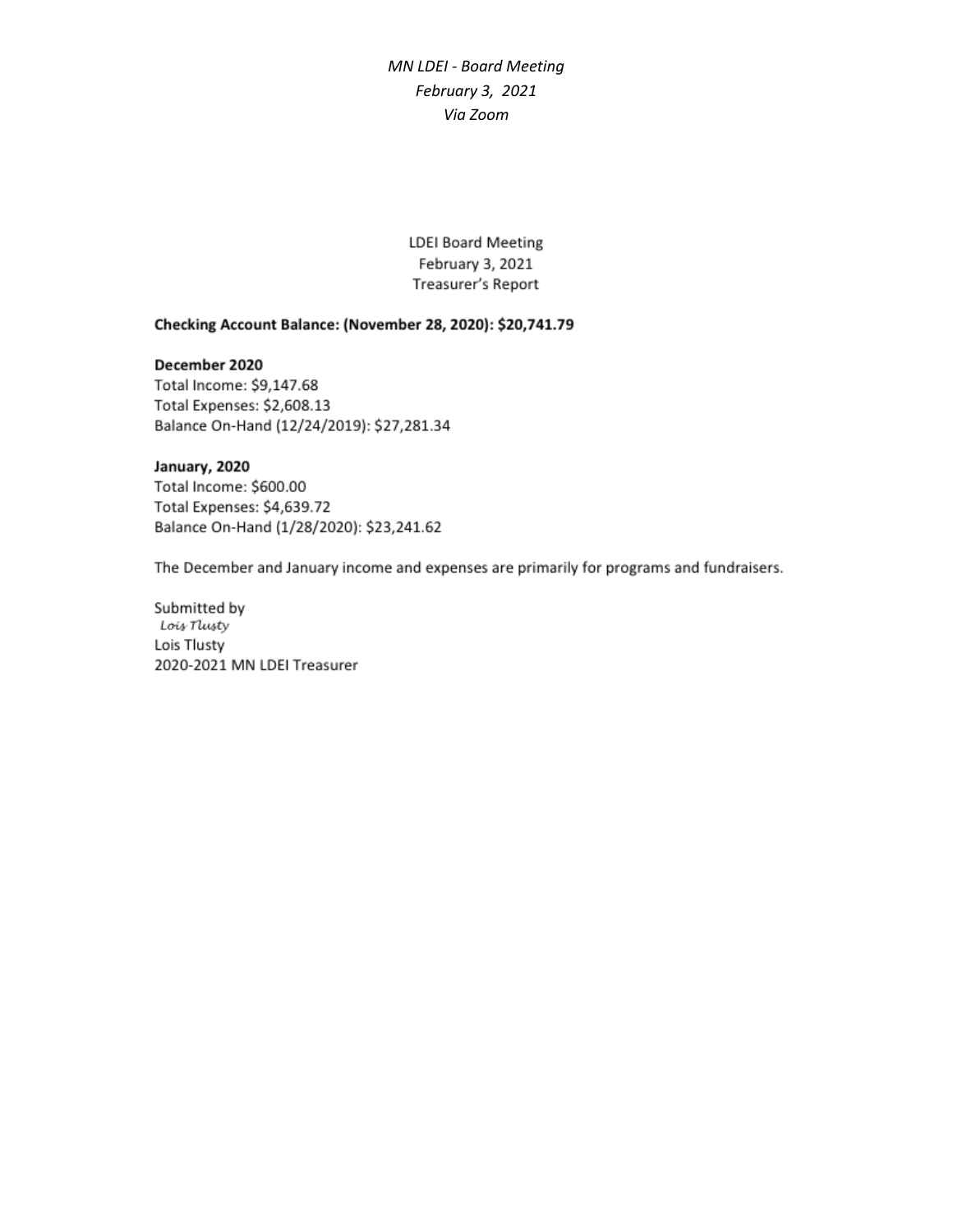### **Committee Reports**

Membership: Merrilyn Tauscher and Paula Zuhlsdorf

Paula and Merrilyn have been busy recruiting new members. Erin Clancy, Molly Krinhop and Dorothy Stainbrook have completed applications and have been asked to join, but we are waiting for their dues. They are thrilled that several of the new members are interested in being on a committee which is a good way to get acquainted. They have been thinking of how to facilitate community. Discussion ensued on how to achieve this. There was a consensus that breakout groups during a Zoom meeting would help to strengthen and form relationships. Merrilyn and Paula will explore having breakout groups for new members during Zoom meetings.

Merrilyn thought we should also strengthen mentoring. They are working on a list of information about members and mentors. Joan Donatelle said mentoring is very difficult during Covid. Kristen spoke with Ramaj Young, a newer member, who needs a mentor. Liz thought Robin might be interested and will reach out to her.

Amalia said that she and Amy received lots of ideas from the annual questionnaires plus the post meeting/program surveys. They have planned a June event called Coffee and Camaraderie. It will provide an opportunity for members to introduce themselves, network and facilitate connections. At the end of the meeting someone will have the opportunity for a 10 minute spotlight. Perhaps this type of event would be good way for non-members to experience our organization. They are also looking into adding some shorter "coffee" meetings geared to new members. Amalia and Amy will work out the details.

Fundraising: Andi Bidwell and Audrey Nelson

Andi spoke about her report below:

- 1. The Mardi Gras event is available until 4pm on the  $11<sup>th</sup>$ . If everyone buys one and sells one we will sellout.
- 2. Chef Nettie Colon is preparing the second Dinner in a Box that will cost \$100 for a full meal for two people.
- 3. Pizza in a Box. TBD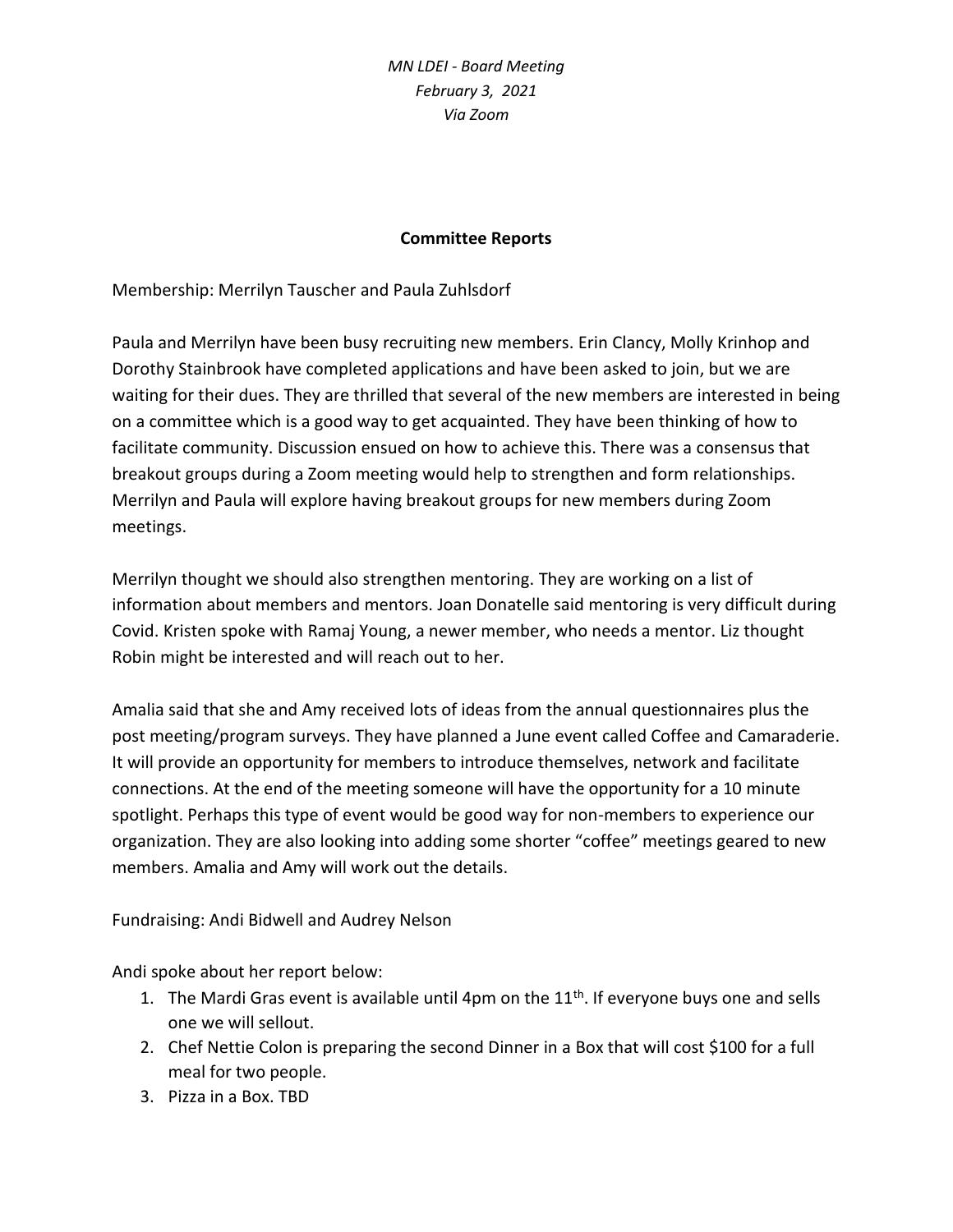4. She is hoping this will be a LIVE event.

#### **Fundraising Committee Report**

We have earned \$11,161.25 to date, which will nearly cover our budget estimates for \$11,427.10, which leaves us just \$265.85 short.

There are four more mini Dame It! events planned for the remaining months in this fiscal year as follows:

- 1. Mardi Gras Zoom Cooking Class on February 11<sup>th</sup>.
- 2. Second Dinner in a Box  $-$  on April 24<sup>th</sup>.
- 3. Pizza in a Box with Amalia Moreno-Damgaard and possible tie-in with Urban Roots in July.
- 4. Italian Dinner (made by Joan Donatelle) and Wine Tasting at the Sovereign Estates Winery – in August (joint meeting with Program Committee).

We will be working on earning money to use in fiscal 2021-2022 and also earning seed money for planning the next Dame It! event. To be clear, if we want to continue our philanthropic work as per this year, we will need another \$11, 427.00 plus \$6,000.00 to \$7,000.00 for seed money for our big spring event in  $2022 = $18,427.00$ .

It's not likely we will earn +\$18,000.00 from the four mini events listed above. So, we are already thinking about planning another holiday mini Dame It! event in December 2021.

Andi Bidwell and Audrey Nelson Co-Chairs for Fundraising Committee

Communications/Social Media: Nikki Erpelding

Nikki was unable to attend the meeting because of a commitment with her students. She requested that the new Pinterest page be shared with the Board. She said that she had not done a lot with it and that it's mostly in its infancy stage but that we could get a feel for what it would look like. It's a vehicle for advertising events, showcasing our Dames' accomplishments and cookbooks /recipes etc. She welcomes all comments. [https://www.pinterest.com/mnlesdames/\\_saved/](https://www.pinterest.com/mnlesdames/_saved/)

She also wanted to remind us of the beverage pack available at France 44. It comes in a cute bag with beads and mask/s. (Only 1 had been ordered at the time she sent her notes.) It's a really smart wine based-elderflower-grapefruit spritzer, pour into a hurricane class over ice and garnish! Vive la Spritzer. This is not one of her products but she thought it would be very fun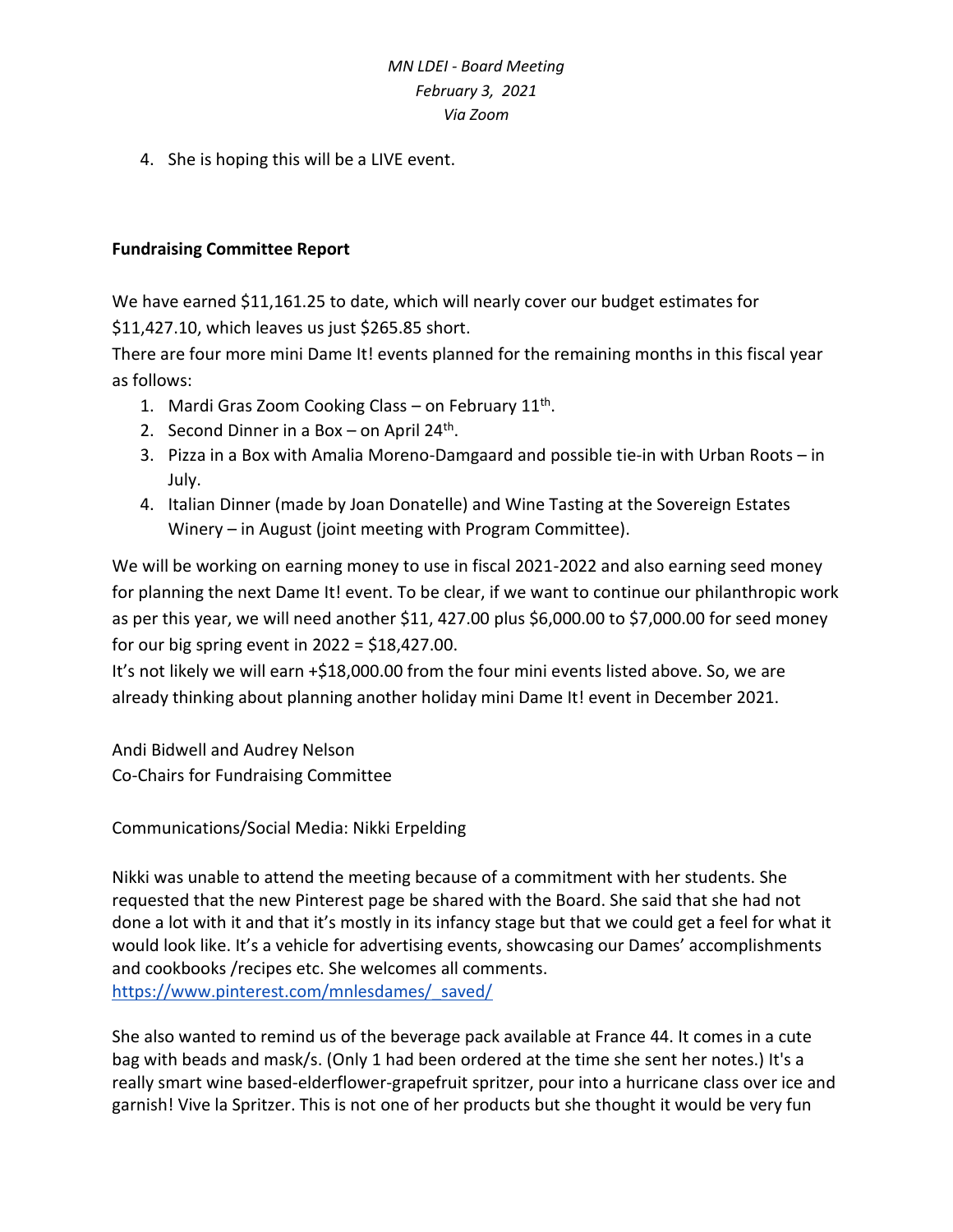and festive, inexpensive and easy. Amy Waller helped her put this together. She is still wanting to be a member, Nikki keeps nudging her. <https://www.france44.com/virtual-mardi-gras-party/>

### Program: Amy Brown and Amalia Moreno-Damgaard

Amy spoke of the temporary merging of Fundraising and Programs during Covid. They are excited to launch with the new member Coffee and Camaraderie meeting. The rest of the year has been planned, details to follow at a later date.

Amalia spoke about her participation on the Diversity Task Force at the International level. It was a 4 month project which generated an 8 page report. She learned a lot about the changes that the organization is going through as Cindy highlighted in remarks at the beginning of the meeting. She also discussed her meetings with Kristen and Andi to bring events under one umbrella. They began the process earlier but it fell through the cracks in the fall during the Board member change as the usual in-person crossover meeting did not occur. Before her tenure is complete in September she is hoping to complete a document that will increase quality control and efficiency. She recommended that we pay for Survey Monkey to ensure a reliable survey platform to use after events. The administrative expense is \$25/month but there might be a non-profit discount. Cindy will discuss with Tanya, Kristen and Joan Donatelle before the next meeting.

Amalia, Amy and Michelle Winchester are presenting a panel discussion for the March 2<sup>nd</sup> LDEI Table Talks series called Fabulous Female Food and Beverage Entrepreneurs Share Their Paths to Success. Table Talks is a month-long series of virtual events hosed by LDEI Chapters around the world, celebrating our community of women in food, beverage and hospitality. Throughout March, Les Dames chapters have designed programs they hope will appeal to Dames anywhere in the world.

# Newsletter: Janice Cole and Patsy Noble  $\sum_{i \in \mathbf{P}^1}$

Janice and Patsy want to send a big shout-out to Kristen Olson for working with them to design the updated newsletter banner. Kristen did an incredible job and they hope we all like the new look. Please continue to send them updates and information you think would be interesting for the whole group. Andi provided an interesting book review this time and they would welcome any other book reviews, food finds (like the Strib's best things we ate last week column) and food/news buzz. It doesn't have to be anything long - a couple of lines or a paragraph at most is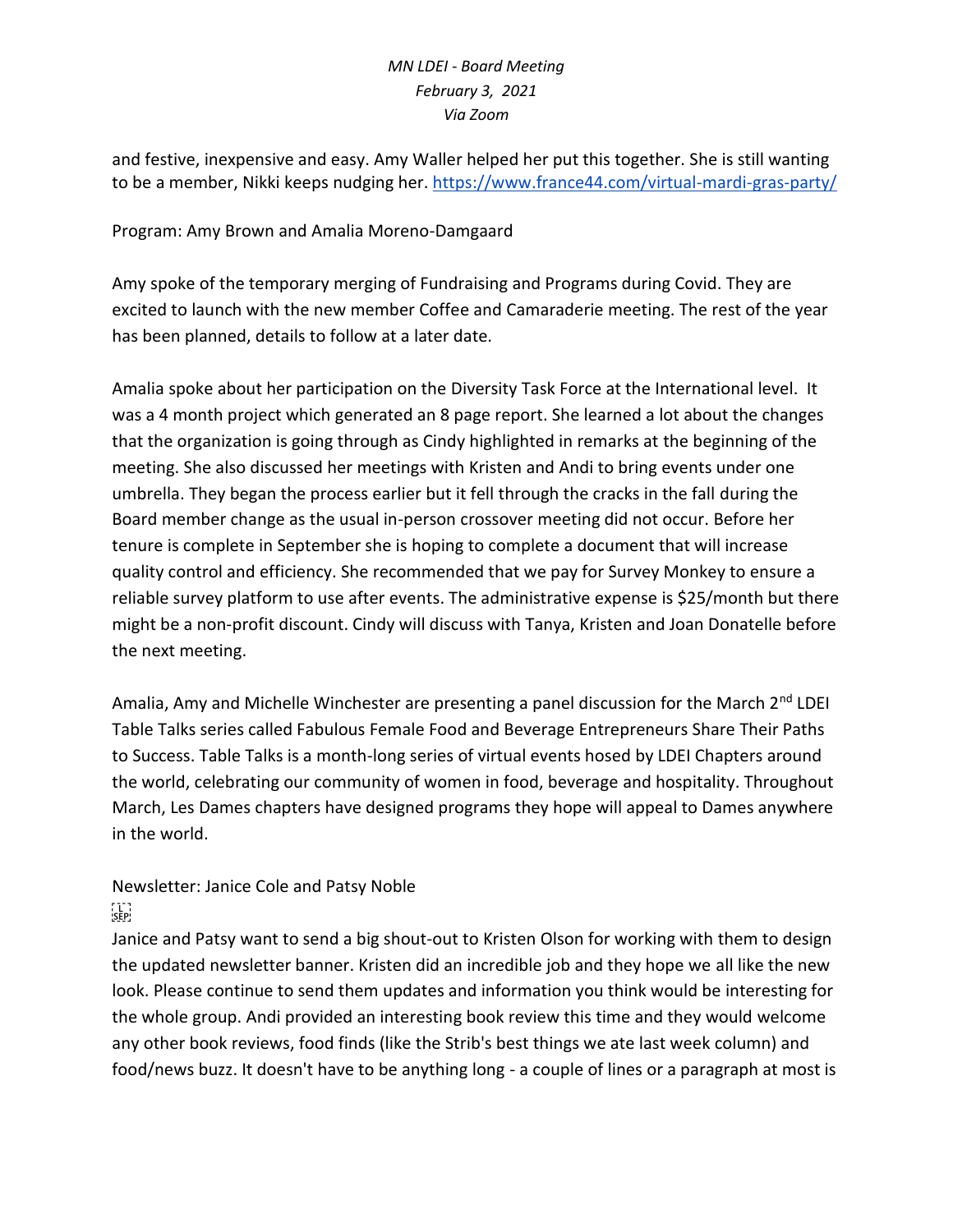just perfect. Finally, in addition to highlighting our new members, they would like to highlight current members so please send them a line letting us know what you're up to.  $\frac{1}{15}$ Addendum: they are both still figuring out how Mailchimp works so please bear with them! (Hence the tagline January newsletter (and the second mailing saying February newsletter)!

### Scholarship: Susan Peters and Arlene Coco

Susan and Arlene are creating a list of scholarship recipients and their bios. This list should be available in the second quarter. They are looking for 2021 applicants. A link to the application and bios can be found on our web page.

Microgrants: Joan Donatelle and Liz Nerud.

Joan stated that there is not much recent activity to report. She did receive a donation in her name that she in turned donated to Microgrants. We received a second donation from a couple purchasing a Cheese and Wine Box, under scoring the importance of the DONATE button during Eventbrite purchases.

Service: Jenny Breen and BJ Carpenter.

Neither Jenny or BJ were able to attend the meeting. They will update us at the next Board meeting in April.

#### New Business:

Joan Semmer has been a Les Dames member for many years. She retired from her career as a graphic designer for food packaging in 2015. As her schedule now permits more involvement she has agreed to be the point person for a new Grant Writing Committee. She and Cindy highlighted the Grant Writing Webinar held last month. Joan briefly outlined the steps necessary to successfully write and secure grants. She has put together a preliminary timetable. She plans to research foundations to find out the timing for submitting grants. Between February 5 and February 12 she will send out a note to members to see if anyone has professional or personal connections or contacts in the foundations. She is hoping to have responses by February 12 and will spend the next week writing the grant that she hopes to present to the Board by February 19. She has targeted February 25 as check-in date with Ingrid Gangestad at International headquarters. She is looking for someone to co-chair this committee. Several names were mentioned as potential co-chairs. Joan will be in touch with